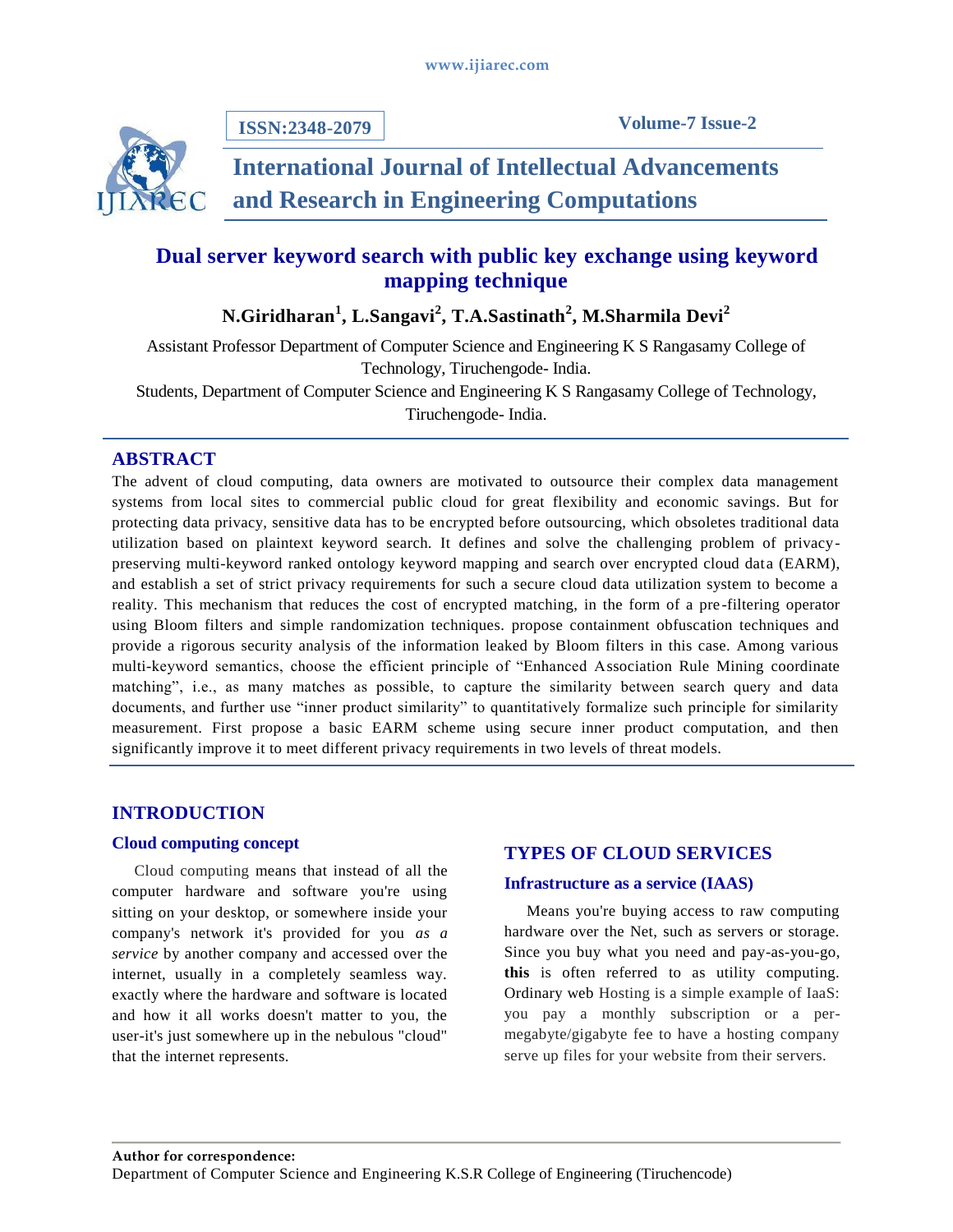### **Software as a service (SAAS)**

Means you use a complete application running on someone else's system. Web-based email and Google Documents are perhaps the best-known examples. Zoho is another well-known SaaS provider offering a variety of office applications online.

#### **Platform as a service (PAAS)**

Means you develop applications using Web-based tools so they run on systems software and hardware provided by another company. So, for example, you might develop your own ecommerce website but have the whole thing, including the shopping cart, checkout, and payment mechanism running on a merchant's server.

## **TYPES OF CLOUD COMPUTING**

#### **Public cloud**

Public clouds are owned and operated by thirdparty cloud service providers, which deliver their computing resources like servers and storage over the Internet. Microsoft Azure is an example of a public cloud. With a public cloud, all hardware, software, and other supporting infrastructure is owned and managed by the cloud provider. You access these services and manage your account using a web browser.

#### **Private cloud**

A private cloud refers to cloud computing resources used exclusively by a single business or organization. A private cloud can be physically located on the company's on-site data center. Some companies also pay third-party service providers to host their private cloud. A private cloud is one in which the services and infrastructure are maintained on a private network.

#### **Hybrid cloud**

Hybrid cloud combines public and private clouds, bound together by technology that allows data and applications to be shared between them. By allowing data and applications to move between private and public clouds, a hybrid cloud gives your business greater flexibility, more deployment options, and helps optimize your existing infrastructure, security, and compliance.

### **USES OF CLOUD COMPUTING**

#### **Create new apps and services**

Quickly build, deploy, and scale applicationsweb, mobile, and API on any platform. Access the resources you need to help meet performance, security, and compliance requirements.

#### **Back up and recover data**

Protect your data more cost-efficiently and at massive scale by transferring your dataover the Internet to an offsite cloud storage system that's accessible from any location and any device.

#### **Analyze data**

Unify your data across teams, divisions, and locations in the cloud. Then use cloud services, such as machine learning and artificial intelligence, to uncover insights for more informed decisions.

### **Stream audio and video**

Connect with your audience anywhere, anytime, on any device with high-definition video and audio with global distribution.

#### **Deliver software on demand**

Also known as software as a service (SaaS), on-demand software lets you offer the latest software versions and updates around to customers anytime they need, anywhere they are.

#### **Test and build applications**

Reduce application development cost and time by using cloud infrastructures that can easily be scaled up or down.

#### **Embed intelligence**

Use intelligent models to help engage customers and provide valuable insights from the data captured.

## **EXISTING SYSTEM**

The large number of data users and documents in cloud, it is crucial for the search service to allow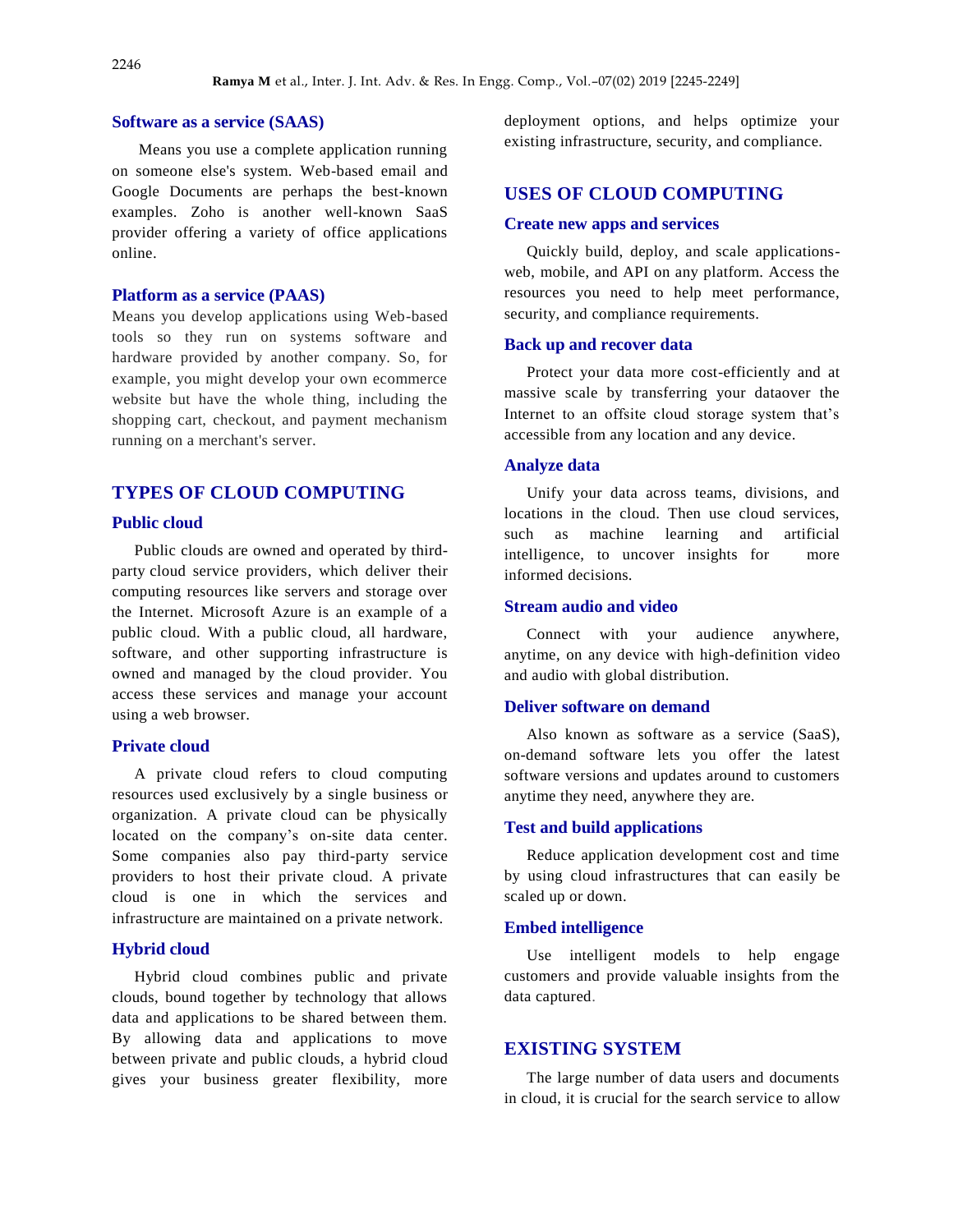multi-keyword query and provide result similarity ranking to meet the effective data retrieval need. The searchable encryption focuses on single keyword search or Boolean keyword search, and rarely differentiates the search results.They investigate the security of a well-known cryptographic primitive, namely, public key encryption with keyword search (PEKS) which is very useful in many applications of cloud storage. Unfortunately, it has been shown that the traditional PEKS framework suffers from an inherent insecurity called inside keyword guessing attack (KGA) launched by the malicious server. To address this security vulnerability, we propose a new PEKS framework named dual-server PEKS (DS-PEKS). As another main contribution, it defines a new variant of the smooth projective hash functions (SPHFs) referred to as linear and homomorphic SPHF (LH-SPHF).

In a PEKS system, using the receiver's public key, the sender attaches some encrypted keywords (referred to as PEKS cipher texts) with the encrypted data. The receiver then sends the trapdoor of a to-be-searched keyword to the server for data searching. Given the trapdoor and the PEKS cipher text, the server can test whether the keyword underlying the PEKS cipher text is equal to the one selected by the receiver. If so, the server sends the matching encrypted data to the receiver.

## **PROPOSED SYSTEM**

We define and solve the challenging problem of privacy-preserving multi-keyword ranked ontology keyword mapping and search over encrypted cloud data (EARM), and establish a set of strict privacy requirements for such a secure cloud data utilization system to become a reality. Among various multi-keyword semantics, we choose the efficient principle of "coordinate matching". It has been proposed the problem of Secured Multikeyword search (SMS) over encrypted cloud data (ECD), and construct a group of privacy policies for such a secure cloud data utilization system. From number of multi-keyword semantics, we select the highly efficient rule of coordinate matching, i.e., as many matches as possible, to identify the similarity between search query and data, and for further matching we use inner data correspondence to quantitatively formalize such principle for similarity measurement. First propose a basic Secured multi keyword ranked ontology keyword mapping and search scheme

Using secure inner product computation, and then improve it to meet different privacy requirements. The Ranked result provides top k retrieval results. Also propose an alert system which will generate alerts when un-authorized user tries to access the data from cloud, the alert will generate in the form of mail and message.

## **MODULE DESCRIPTION**

#### **Cloud setup module**

This module enhances the schemes which allow multi-keyword query and provide result similarity ranking for effective data retrieval, instead of returning undifferentiated results. Privacy-Preserving. To prevent the cloud server from learning additional information from the dataset and the index, and to meet privacy. Efficiency above goals on functionality and privacy should be achieved with low communication and computation over head.

#### **Earm coordinate matching**

"Coordinate matching" is an intermediate similarity measure which uses the number of query keywords appearing in the document to quantify the relevance of that document to the query. When users identify the exact subset of the dataset to be regained, Boolean queries achieve well with the exact search necessity stated by the user. It is more elastic for users to identify a list of keywords indicating their concern and regain the most relevant documents with a rank order.

Data privacy, the data owner can resort to the traditional symmetric key cryptography to encrypt the data before outsourcing, and effectively prevent the cloud server into the outsourced data. Index privacy, if the cloud server infers any association between keywords and encrypted documents from index. Therefore, the searchable index should be built to prevent the cloud server from acting such kind of association attack.

Keyword Privacy, as users generally wish to have their search from existence showing to others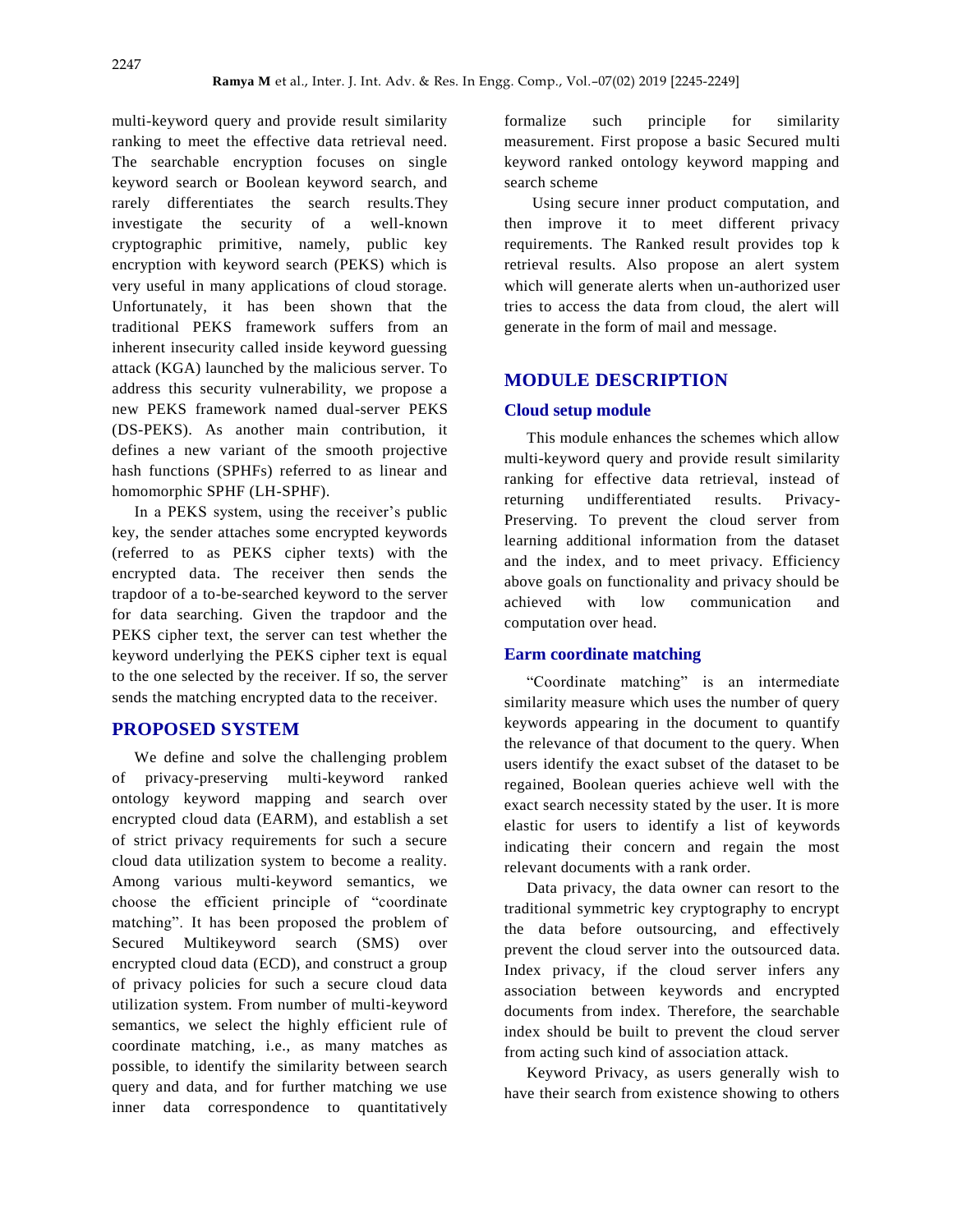like the cloud server, the most vital concern is to hide what they are searching, i.e., the keywords specified by the corresponding trapdoor. The trapdoor can be generated in a cryptographic way to protect the query keywords.

### **Prefiltering and security management module**

This module is used to help the user to get the accurate result based on the multiple keyword concepts. The users can enter the multiple words query, the server is going to split that query into a single word after search that word file in our database.

Finally, the matched word list from the database and the user gets the file from that list. The search query is also described as a binary vector association rule each bit means whether corresponding keyword appears in this search request.the similarity could be exactly measured by inner product of query vector with data vector.

### **ENCRYPT AND CLIENTMODULE**

This module is used to help the server to encrypt the document using TRIPLE DES Algorithm and to convert the encrypted document to the Zip file with activation code and then activation code send to the user for download.

This module is used to help the client to search the file using the multiple key words concept and get the accurate result list based on the user query. The user is going to select the required file and register the user details and get activation code in mail from the "customerservice404" email before enter the activation code. After user can download the Zip file and extract that file.

## **MULTI-KEYWORD MODULE**

This module is used to help the user to get the accurate result based on the multiple keyword concepts. The users can enter the multiple words query, the server is going to split that query into a single word after search that word file in our database. Finally, display the matched word list from the database and the user gets the file from that list. The search query is also described as a binary vector where each bit means whether corresponding keyword appears in this search

request, so the similarity could be exactly measured by inner product of query vector with data vector.

However, directly outsourcing data vector or query vector will violate index privacy or search privacy. To meet the challenge of supporting such multi-keyword semantic without privacy breaches, we propose a basic SMS scheme using secure inner product computation, which is adapted from a secure k-nearest neighbor (KNN) technique, and then improve it step by step to achieve various privacy requirements in two levels of threat models.

#### **Admin module**

This module is used to help the server to view details and upload files with the security. Admin uses the log key to the login time. Before the admin logout, change the log key. The admin can change the password after the login and view the user downloading details and the counting of file request details on flowchart. The admin can upload the file after the conversion of the Zip file format.

#### **Ranking result**

When any User request for the data then Ranking is done on requested data using k-nearest neighbour algorithm. For Ranking co-ordinate matching‖ principle is used. After ranking user gets the expected results of the query.

#### **CONCLUSION**

The problem of multi-keyword ranked ontology keyword mapping and search over encrypted cloud data, and establish a variety of privacy requirements. Among various multikeyword semantics, we choose the efficient principle of "coordinate matching", i.e., as many matches as possible, to effectively capture similarity between query keywords and outsourced documents, and use "inner product similarity" to quantitatively formalize such a principle for similarity measurement.

For meeting the challenge of supporting multikeyword semantic without privacy breaches, we first propose a basic EARM scheme using secure inner product computation, and significantly improve it to achieve privacy requirements in two